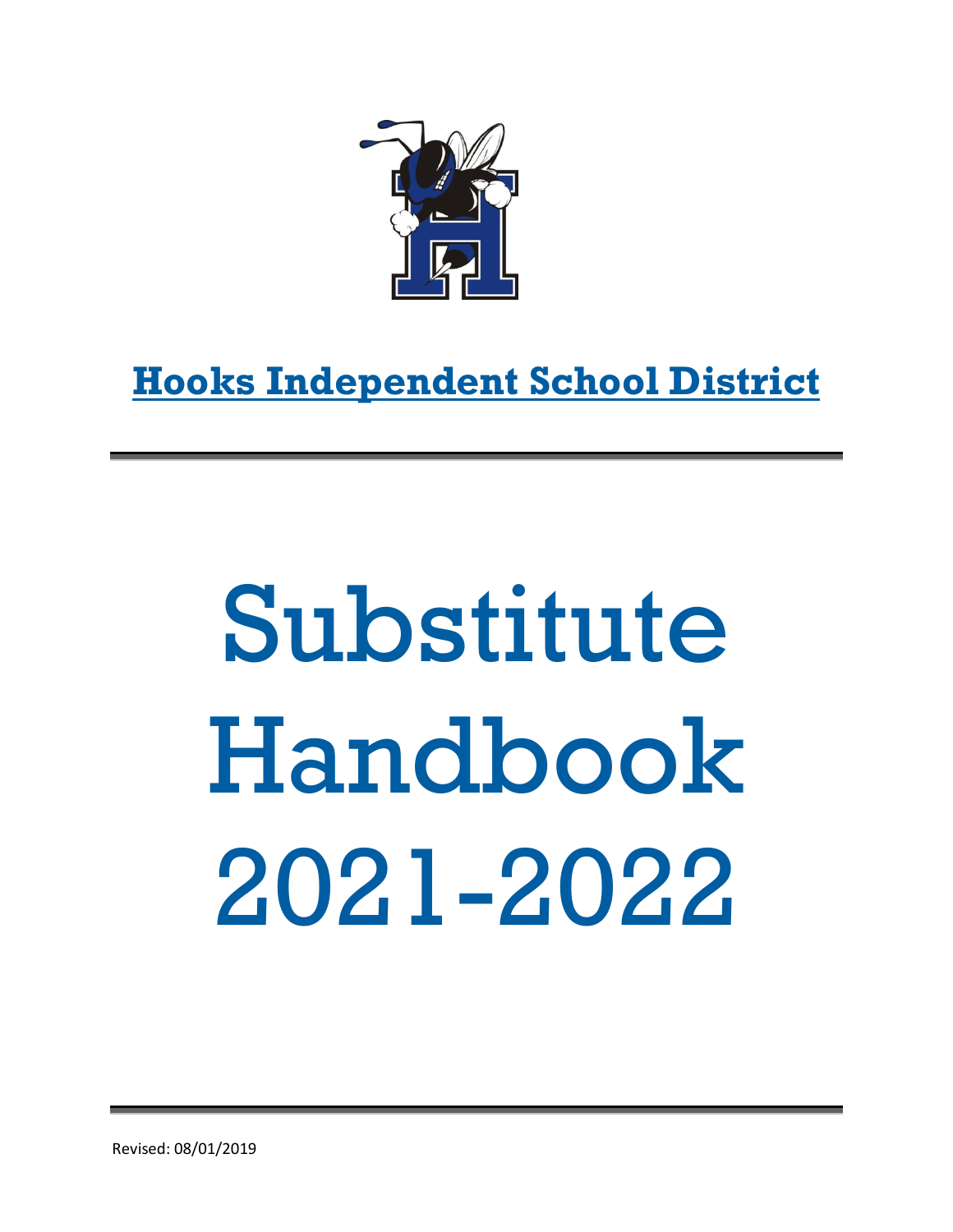#### **General District Information**

The District establishes high standards for teachers and substitutes. Substitutes are an important part of the educational program and contribute to the education of the children in this community. The District's substitute training workshop is offered periodically to help familiarize substitutes with Hooks ISD and its expectations for substitutes. This guide should help answer many of the questions a substitute might have. However, if additional questions arise, please feel free to contact the district substitute contact:

**Lisa Tullis Human Resources and Payroll Hooks ISD Administration Office 100 E. 5th St. Hooks, TX 75561 [tullisl@hooksisd.net](mailto:tullisl@hooksisd.net)**

Hooks Independent School District consists of three public school campuses:

- Hooks Elementary School (Grades Pre-Kindergarten through Grade 4)
- Hooks Middle School (Grades 5-8)
- Hooks High School (Grades 9-12)

#### **Administrative Staff**

**Superintendent** Keith Minter

**Technology Director** Rowdy Peacock

**Curriculum Director** Tracy Cook

**Business Manager** Penny Morphew

**Accounts Payable** Judy Cochran

**Human Resources & Payroll** Lisa Tullis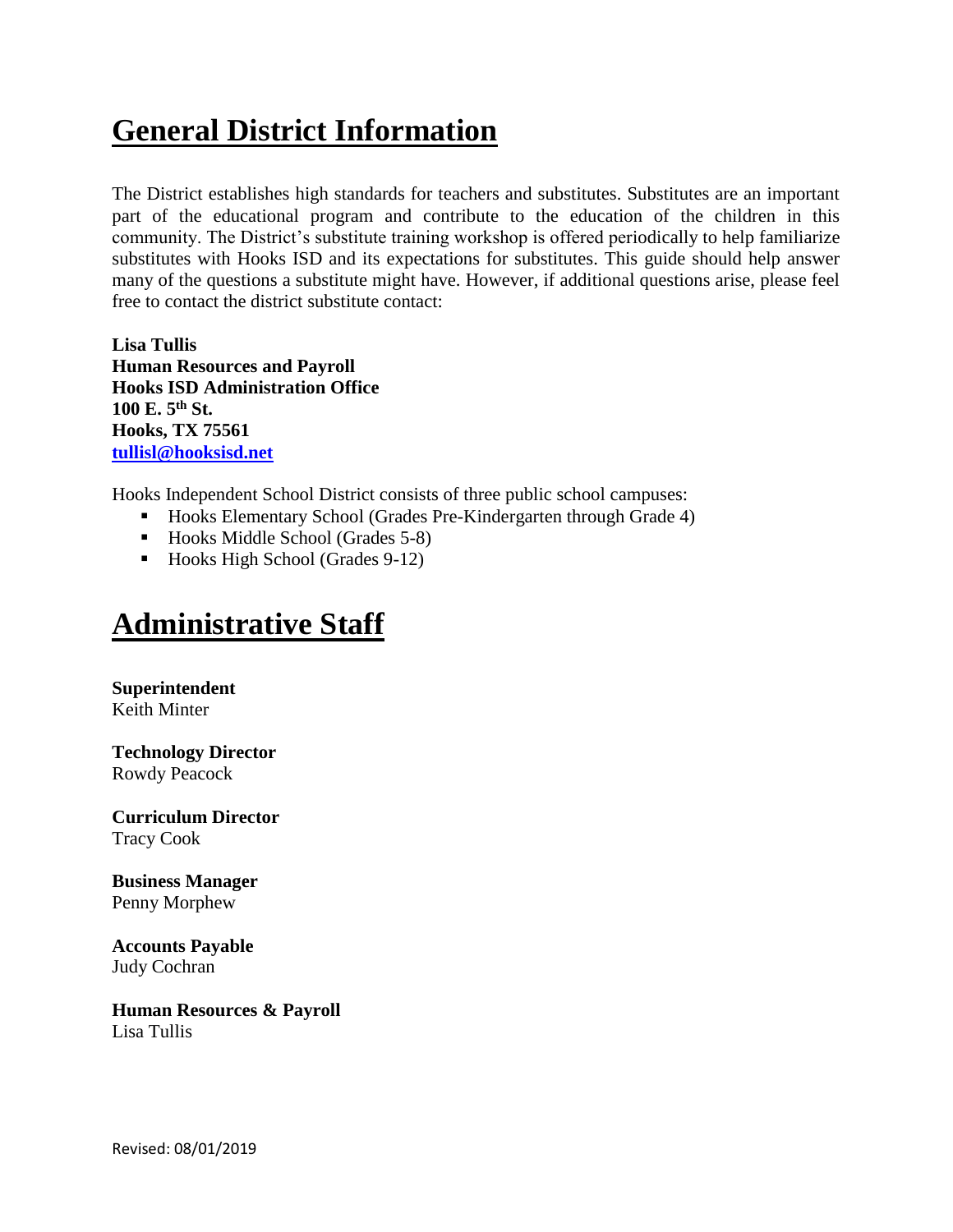#### **Procedures and Requirements**

In order to be considered for employment as a substitute with Hooks ISD, the following items must be submitted to the Human Resources Office:

- Substitute Teaching Application
- W-4 Form (Federal Withholding tax)
- I-9 Form (Employment Eligibility Verification)
- Direct Deposit Authorization
- **Criminal History Authorization**
- Copy of Driver's License and Social Security Card
- Copy of College/High School Transcript(s)
- Copy of Teaching Certificate (if applicable)
- **Two references**

After submitting an application, the prospective sub will be contacted for an interview in the Human Resources office. Prospective substitutes will not be placed on the list until all documentation is received. Campuses are provided with an updated list of eligible substitutes as new substitutes are added to the list.

Substitutes may schedule themselves for assignments using the AESOP system or the substitute may be called by a campus representative.

Human Resources will provide the necessary login and training information for AESOP once the substitute has been approved.

If a substitute assignment has been accepted and the substitute is unable to report when expected, the substitute should notify the campus contact person immediately. The campus contact person should be provided with the following information:

- the substitute's name:
- the name of the teacher for whom the substitute was assigned;
- the estimated length of absence; and /or
- any other pertinent information.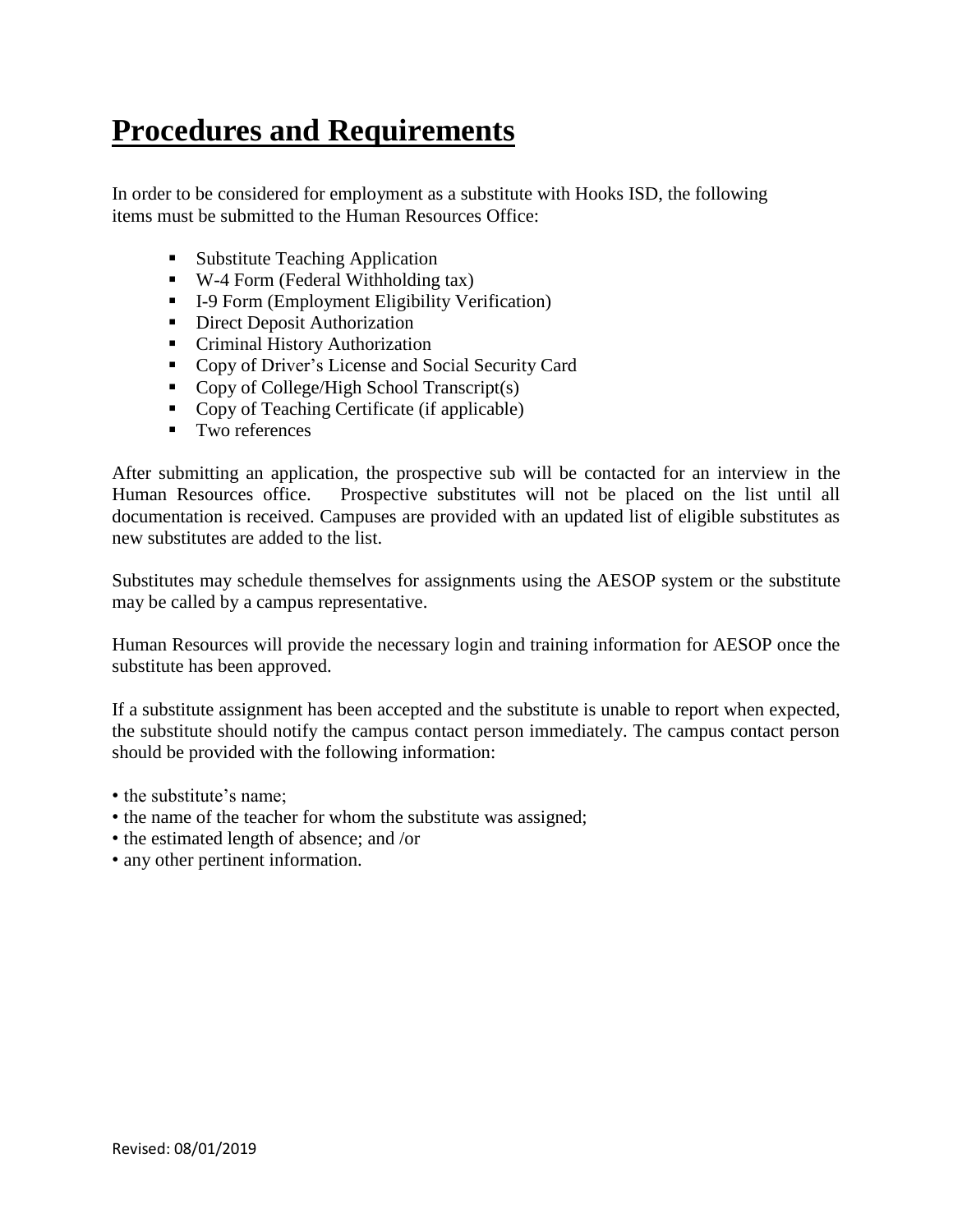### **Compensation Information**

All substitute paychecks are direct deposit. The paystubs are mailed to the substitute's home address. Substitutes are paid monthly for the days worked in the previous month. It is very important that each substitute keep accurate records of substitute assignments. In the event there are questions about paychecks, please contact the Human Resources office at the administration building, 903-547-6077 ext. 1022.

#### **Substitute Daily Pay Rates**

- Substitutes with high school diploma \$60.00
- Substitutes with bachelor's degree \$65.00
- Substitutes that are certified teachers \$70.00
- Long Term substitutes \$80.00
- Long Term substitutes (certified teachers) \$100.00

Long Term substitute pay begins on the 31<sup>st</sup> day. The substitute must complete 30 consecutive days in the **same** assignment. Long Term substitute pay, after 30 consecutive days, will be paid on the next available payroll.

**Retirement Benefits.** A substitute does not qualify for membership in the Texas Teacher Retirement System (TRS) unless he/she teaches for a total of ninety (90) days during one school year. For substitutes who teach ninety (90) or more days, funds are not withheld from the substitute's check and payment into the TRS must be made directly to the TRS by the substitute.

**Federal Withholding Tax.** Federal Withholding Tax is withheld from the substitute's wages according to the exemptions filed on the W-4 form submitted by the substitute.

Additionally, a substitute should notify the Human Resources Office anytime the below information has changed:

- a change of address;
- a change of telephone number; and/or
- the inability to continue as a substitute.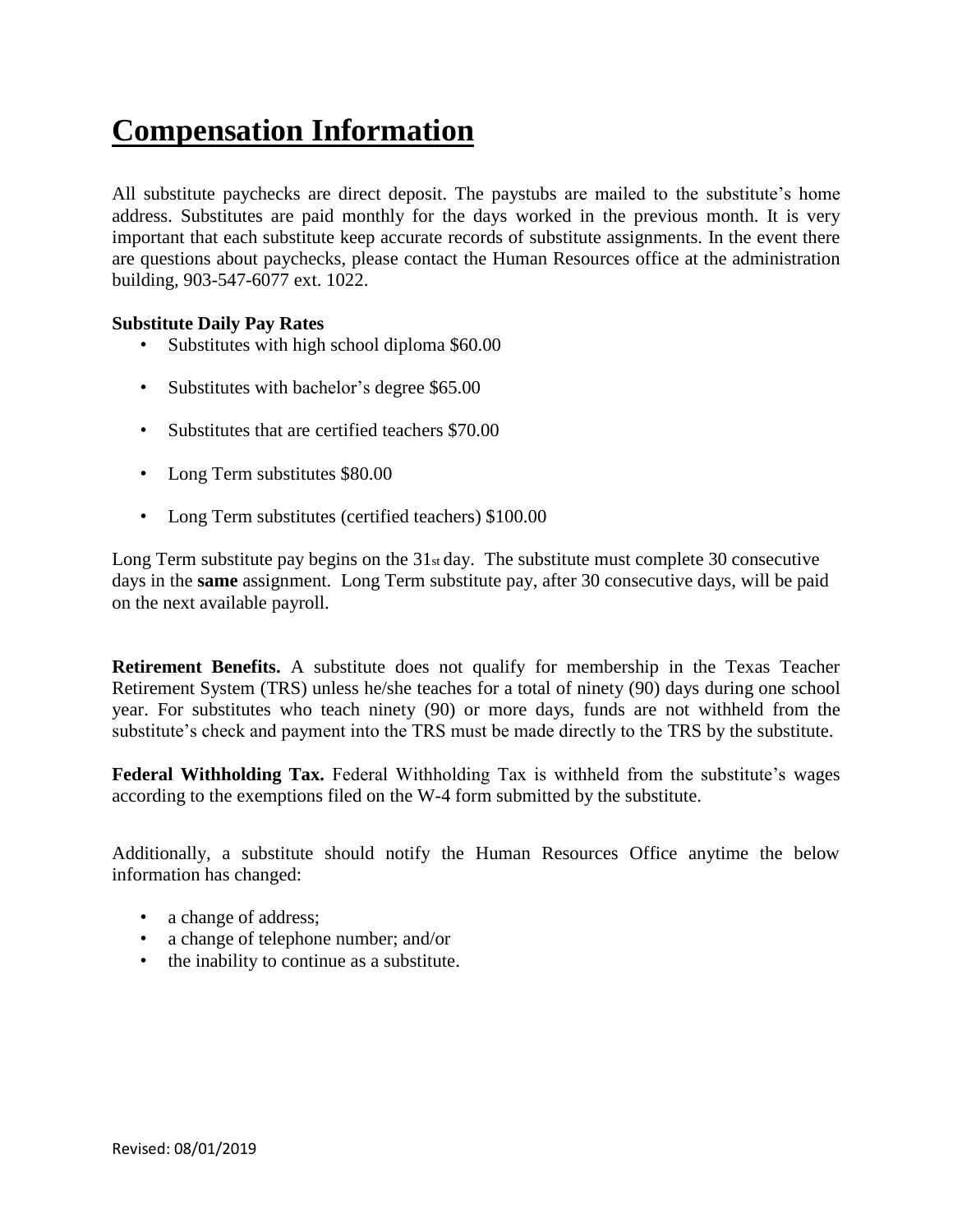## **Arrival at School**

Substitutes should report for duty at the designated school at least 30 minutes prior to the first class. The campus contact person will provide information about beginning times. An early arrival provides a substitute the opportunity to review campus procedures, locate the classroom(s), review the teacher's instructions, and prepare materials for instruction.

Upon arrival at the campus:

- 1. The substitute should SIGN IN at the front desk of the school.
- 2. The campus contact person will issue the substitute any necessary keys and/or badge.
- 3. The campus contact person will inform the substitute regarding the location of the substitute notebook or other campus/teacher instructions.

#### **Before Leaving**

The arrival and departure times for teachers vary from campus to campus, and substitutes are expected to observe these time lines at a minimum. Teachers and substitutes are generally required to be on duty for an eight (8) hour day inclusive of lunch. To be a successful substitute, it may be necessary to spend additional time, especially at the beginning of the day.

When substituting duties are complete for the day, the substitute should:

- 1. Straighten the classroom and leave appropriate notes for the regular teacher.
- 2. Secure all doors and windows in the classroom.
- 3. Report to the campus contact person.
- 4. Sign out at the front desk of the school.
- 5. Leave keys or any other school materials with the campus contact person.
- 6. Ask the campus contact person if substitute services will be needed the next day.

#### **Dress Code**

Board Policy *DH* addresses dress and grooming as indicated below:

#### *An employee's dress and grooming shall be clean, neat, in a manner appropriate for his or her assignment, and in accordance with any additional standards established by his or her supervisor and approved by the Superintendent.*

A substitute may also consult with the campus principal regarding specific grooming standards.